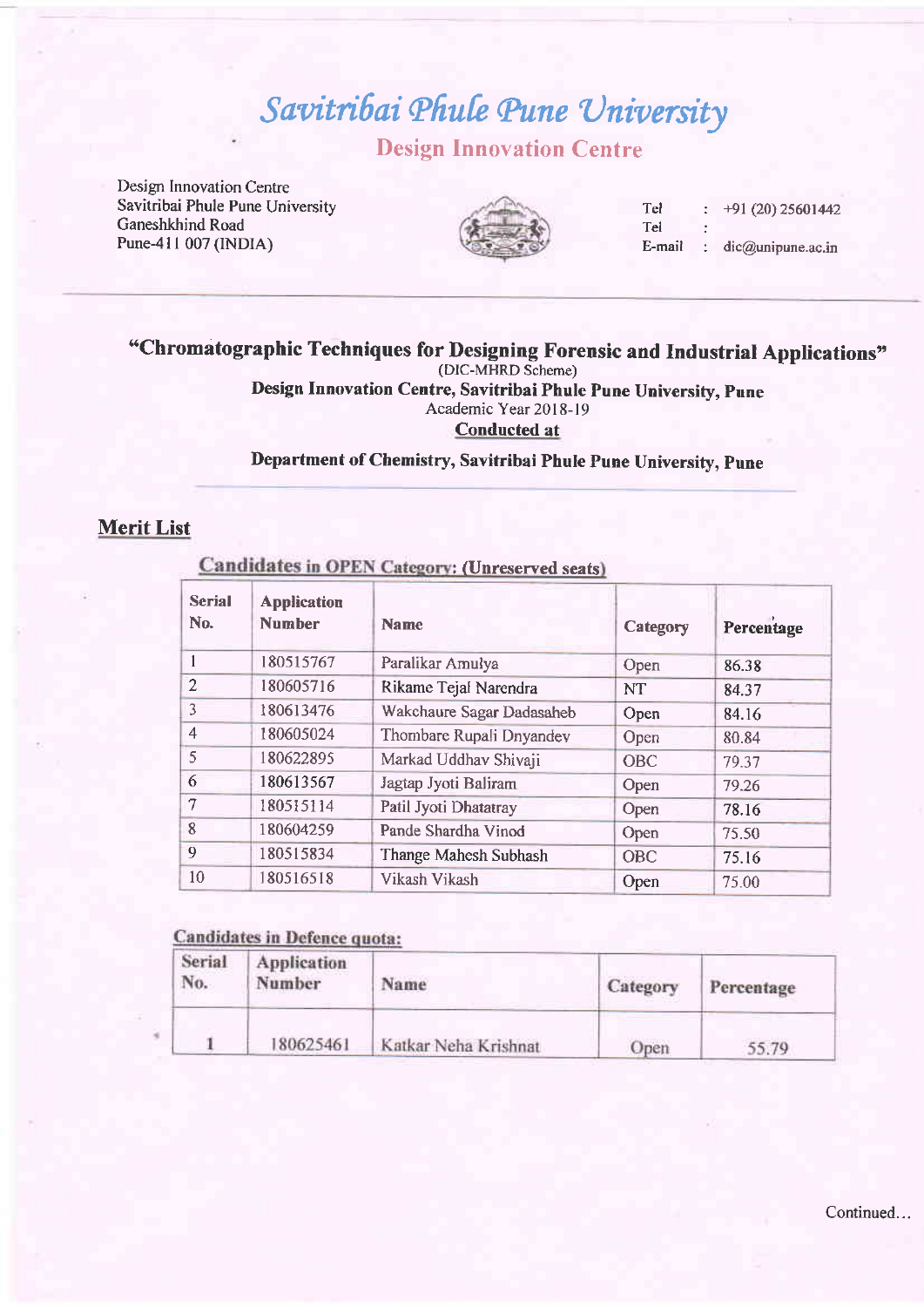## Merit List

| <b>Serial</b><br>No. | <b>Application</b><br><b>Number</b> | <b>Name</b>                | Category   | Percentage |
|----------------------|-------------------------------------|----------------------------|------------|------------|
|                      | 180504130                           | Dudhade Nisha Pramesh      | <b>OBC</b> | 73.42      |
|                      |                                     | Kunghadkar Dhanashree      |            |            |
| 2                    | 180505482                           | Gajanan                    | <b>OBC</b> | 69.43      |
| 3                    | 180624160                           | Kadam Akshay Subhash       | <b>OBC</b> | 66.42      |
| $\overline{4}$       | 180516440                           | Dudhane Mrunali Kumar      | <b>SBC</b> | 71.96      |
| 5                    | 180625245                           | Badole Supriya Ishwardas   | <b>SC</b>  | 65.41      |
| 6                    | 180614752                           | Nanaware Nandkishor Tanaji | <b>SC</b>  | 64.88      |
| $\tau$               | 180507419                           | Satpal Sudhakar Baburao    | <b>SC</b>  | 63.52      |
| 8                    | 180619435                           | Puri Jyoti Arun            | <b>NT</b>  | 73.75      |
| 9                    | 180507445                           | Rathod Prakash Baburao     | DT         | 67.40      |
| 10                   | 180615136                           | Sabale Rajashree Suresh    | <b>ST</b>  | 60.47      |

#### Candidates in Reserved Category:

Dates of Admission:01/08/2018 to 16/08/2018

Course Commencement: 16/08/2018

Admission process will be done online through ONE-CAMPUS portal (http://campus.unipune.ac.in/).

Course Co-ordinator,

**Design Innovation Centre** Savitribal Phule Pune University Ganeshkhind Rd., Pune-411007.

France Munder of A. D. Shall v

Dr. P. J. Doshi Prof. A. S. Kumbhar Prof. A. D. Shaligram Ourse Co-ordinator, Neservation Nominee Co-ordinator, DIC Design Innovation Centre Savitribai Phule Pune University Caneshkhind Pd., Pune-411007. Prof. A. S. Kumbhar

Co-ordinator, DIC Design Innovation Centre Savitribai Phule Pune University Pune-411007.